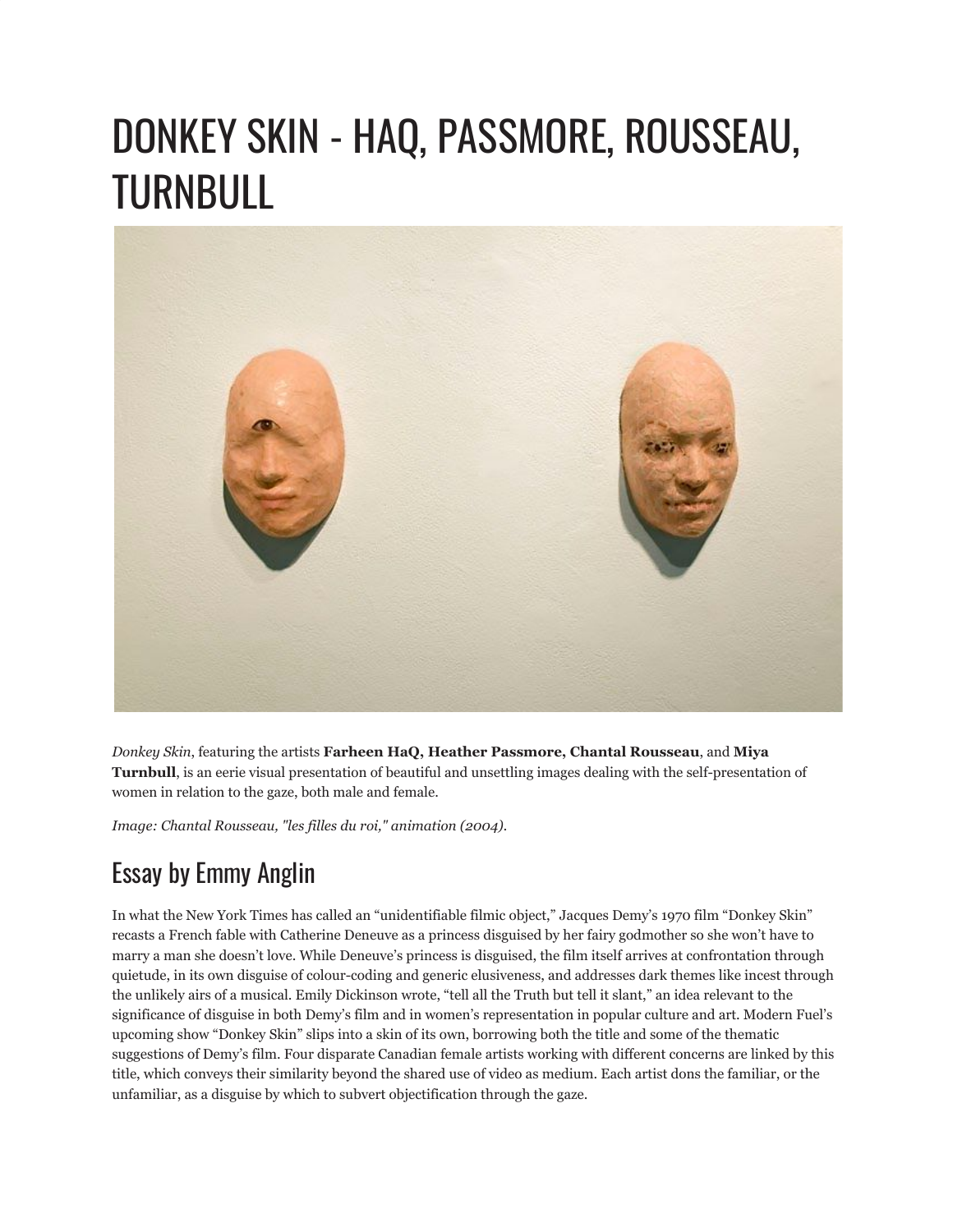**Miya Turnbull**'s "PhotoMasks" transmute mask-making into a performance of active, three-dimensional self-portraiture. She projects animations of her masks onto white masks in order to make the apparently inanimate, static space of the faces literally animate, alive with movement, emotion and expression. These faces seem engaged in their own accelerated poetics of communication and its limits, as they emote at a pitch incontrovertible to familiar or easy terms. They seem to speak of language without language, and it remains ambiguous whether the object of the speaker's subtle humour is her own effort at expression or the effort of the viewer to decode it.

The act of covering and uncovering the self with identity's layers is also the subject of **Farheen HAQ**'s performance in her video entitled "(un)covering," which depicts the wrapping of six meters of black fabric around her head, as she maintains a steady gaze beyond the viewer. The artist acknowledges how the space depicted moves from performance to a kind of drawing, as the fabric becomes a line and encloses both the artist's body and the viewer's perception. The wrapping and unwrapping of the female body is loaded with public, political constructions of female and cultural identity, and HAQ stares back at a public which has mapped her, as she physically undoes the coding used to define her.

The line is also subversively redrawn in **Chantal Rousseau**'s "Historiettes." Rousseau makes movement central to the function and significance of her work; her figures, whether bird or woman, remain primarily static within the diurnal timescape of looped animation. Small changes occur with sad, fresh humour against a backdrop that suggests an overwhelming sense that change is impossible. The sexual depiction of her female body is transformed through her subtle use of line and motion to reveal the constructedness of objectification, and reinvigorates her subject's sexuality with a stillness native to private, interior consciousness, rather than the impersonal, public, and totalizing movements of the gaze as it crosses the lines of the female striptease.

Though the bikini's effect on twentieth century visual vocabularly was as atomic as the blasting site for which it was named, **Heather Passmore**'s Bikini Project works quietly rather than explosively. Despite its quietude, the project, 294 snapshots of mostly bikini-clad women projected as a looping slide-show, effects a cumulative, detectable murmur of mixed voices, like those of women coming and going in rooms at some vaguely remembered party—though Passmore's women are dressed not for cocktails but for the beach. The collection of snapshots of women is imbued with the mournfulness common to found art, and the dislocation wrought by the missing story; the snapshots were donated to the artist by a log salvor who found them in an album in Howe Sound in the summer of 2002. In this case, there are many missing stories, and they are all the more poignant for their mystery. Who are all these bathers and why has someone pressed their images into an album like butterflies? Both the stories behind the assembly and of the individual women pictured must be imagined as they appear; the smiles, poses, and patterns achieving an almost phantasmagoric effect through accumulation. The sad humour that pervades Passmore's work is an echo in the work of all the emerging artists exhibiting work at Modern Fuel's "Donkey Skin."

**Farheen HAQ** (Victoria, BC) is a visual artist working with photo, performance and video installation. Her work explores ideas of cultural inscriptions of the body, gender, ritual and gesture. She has upcoming shows in Toronto, London and New Brunswick.

**Heather Passmore** lives in Vancouver where she obtained an MFA from UBC in 2004. Her practice is conceptually based and works across a variety of processes and mediums as needed. Her projects typically explore the politics of taste, class, and art through the reconfiguration of socio-historically laden materials.

**Chantal Rousseau** is a Toronto-based artist whose practice includes painting, drawing, video and animation. She is a member of Persona Volare, a group of 11 artists who have been showing together since the year 2000. Upcoming exhibitions include a Persona Volare intervention into the permanent collection of the Tom Thompson Memorial Art Gallery, Owen Sound ON.

**Miya Turnbull** is a multi-disciplinary artist, working with masks and dolls, animation, projection, video performance, painting and photography. She completed her Bachelor of Fine Arts at the University of Lethbridge,